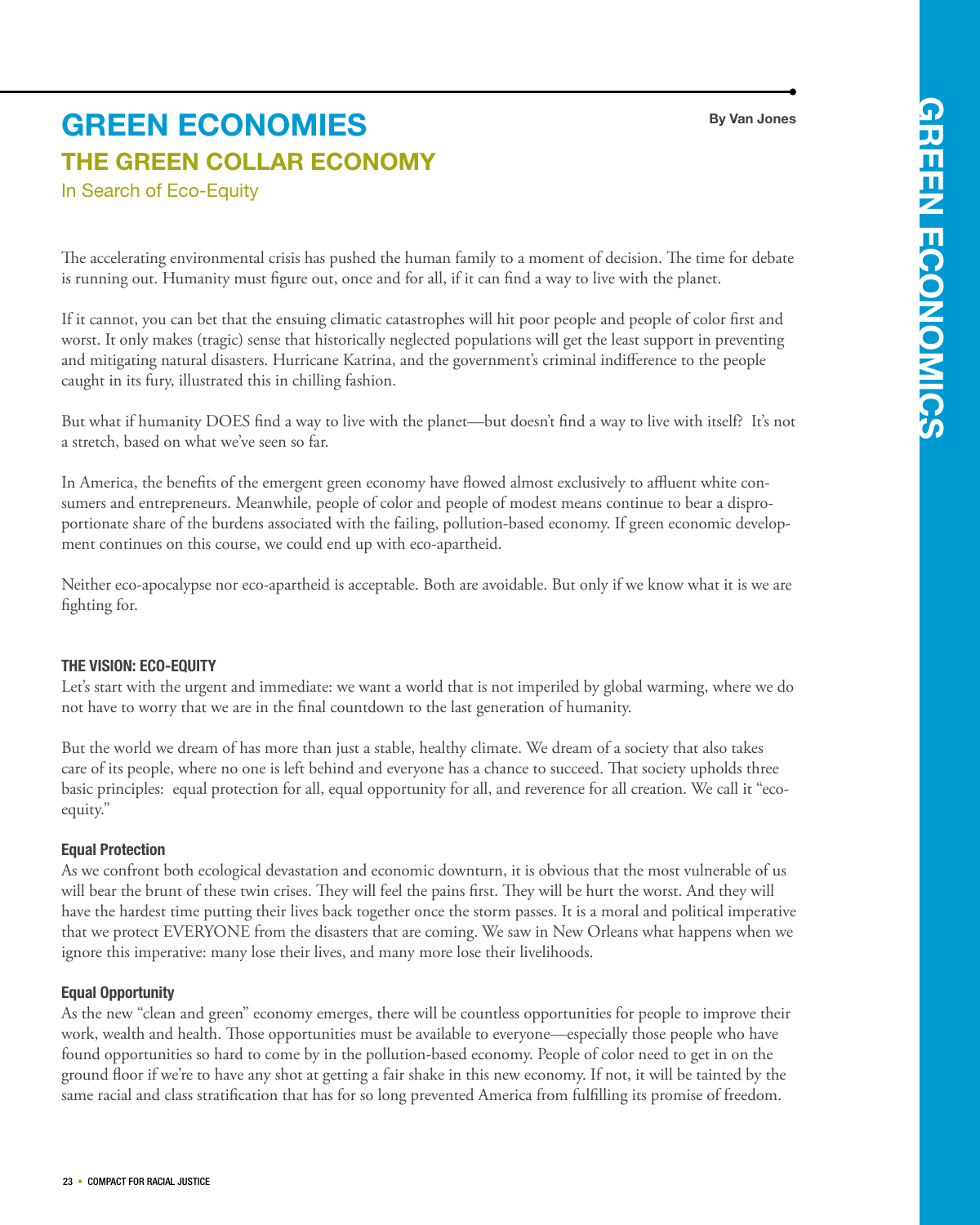## **Reverence**

Here in the United States, we have been acting as if we have a disposable planet—and disposable people. A couple of statistics bring this into sharp and disturbing relief. We have just 4% of the world's population. But we emit a quarter of the world's greenhouse gases. And we jail a quarter of the world's prisoners. We seem to have no qualms about throwing anything away, from resources, to species, to neighborhoods, to children. We need to correct that. The green economy must be built on a fundamental respect and reverence for all creation, all life, both human and non-human.

A future based on these three principles is one worth fighting for, working for, living for.

But knowing what we want the future to look like does not tell us how to get there.

## **The Vehicle: A Green New Deal**

Make no mistake about it. Reversing global warming and achieving eco-equity will not be easy. We cannot get there by doing more of what we've been doing. We cannot drill and burn our way out of this crisis. But, working together, we can invent and invest our way out.

To do so, we have to radically change our economy, our politics and our culture. Such a shift will require collective will and effort on a scale not seen in this country for generations.

When I think about what we need to do, I think about the New Deal. The New Deal was a massive and deliberate reorganization of the country's resources and priorities, all with an aim to end the Great Depression and restructure American society to manage 20th century capitalism. We need a similar endeavor to reverse global warming and restructure our society for the 21st century.

Think about the work necessary to re-balance earth's ecosystem. Installing millions of solar panels. Manufacturing millions of wind-turbine parts. Planting and caring for millions of trees. Building millions of plug-in hybrid vehicles. Constructing thousands of solar farms, wind farms, and wave farms.

That's millions of jobs, provided by thousands of entrepreneurs, producing billions of dollars of wealth.

That is also a million headaches, missteps and failures if we aren't moving forward together as a country, united. After eight years of the most divisive presidential administration in memory, it is time for the federal government to once again inspire the country and bring it together.

We need a comprehensive and coordinated suite of programs designed to put the country to work repairing the planet. Piecemeal, patchwork policies will not be enough. Only a concerted effort will unite the country the way we need to get the job done. The wonderful thing is that, along with giving us a chance to reverse global warming, such an effort will give us a chance to put millions of people to work and create powerful new engines of wealth creation.

Instead of taking the side of the polluters, the warmongers, the incarcerators, we need the government to become a partner to the innovators, the scientists, the eco-entrepreneurs, the neighborhood heroes, the ones who are close to both the problems and the solutions. We cannot drill and burn our way out of this crisis. But we can invent and invest our way out.

#### **The Alliance: Cross-Class, Cross-Race, Cross-Everything**

A Green New Deal would be a massive political undertaking. It cannot happen without a strong, durable, and broad-based coalition with the political muscle to move such a comprehensive agenda. It will not be easy. The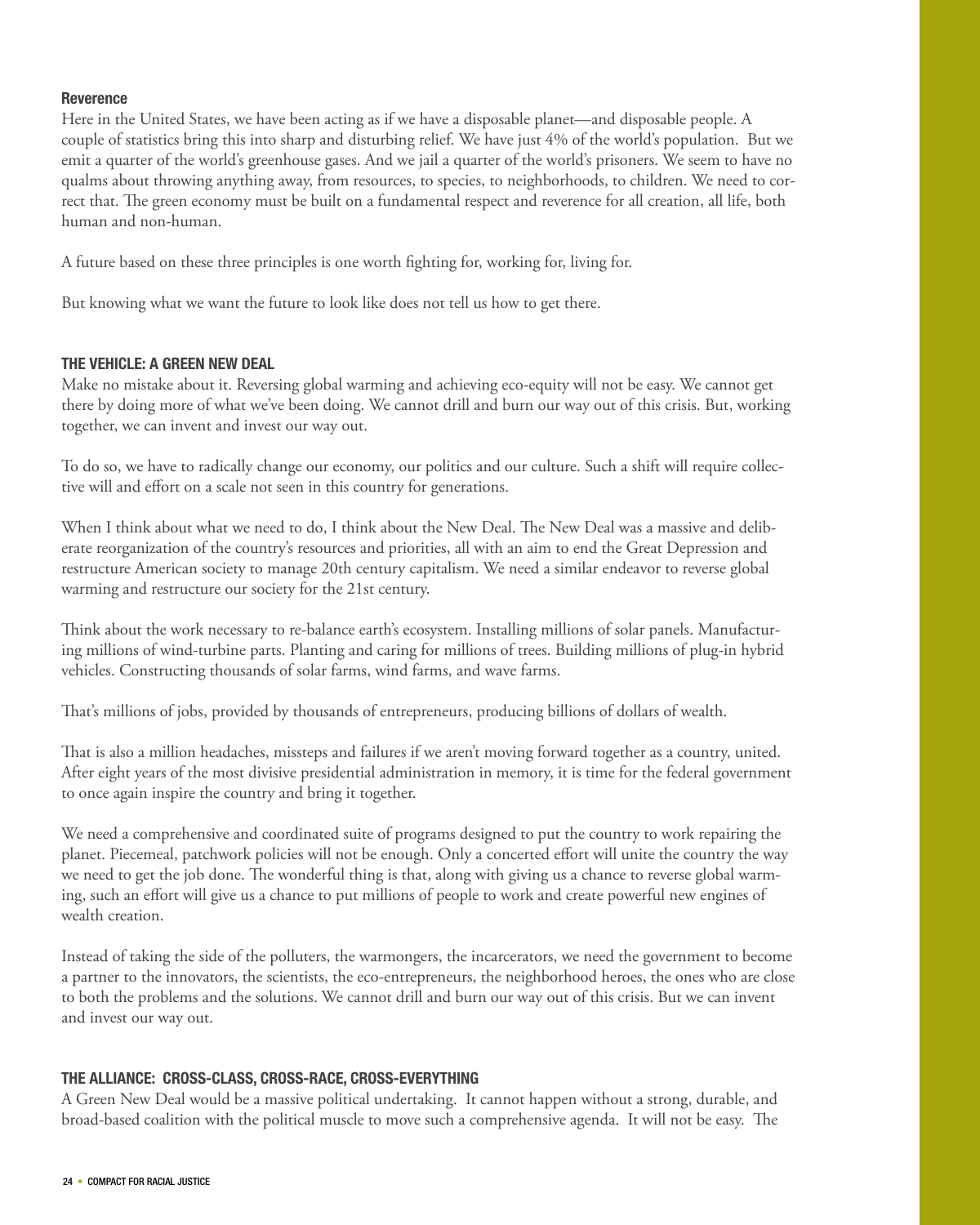current economy, based on pollution and exclusion, still has many powerful supporters entrenched in Washington and on Wall Street.

No, it will not be easy. But it is necessary, and possible. Once again, the experience of the original New Deal is instructive.

The New Deal was not simply the brainchild of FDR and his allies in Congress. It had the support of a powerful electoral coalition that included farmers, workers, ethnic minorities, students, intellectuals, progressive bankers, and forward-thinking business leaders.

We need a similar alliance now—a "Green Growth Alliance." The program we are suggesting can attract that kind of support. It has something for almost everybody—workers, environmentalists, activists, students, people of faith, small farmers, progressive business and finance leaders, entrepreneurs, intellectuals and scientists.

And, yes, people of color.

This is our best shot to advance a serious racial justice agenda on a national level. A brand new economy is emerging. If we are smart and willing to work, we can make sure our communities' needs and perspectives are built into this new economy from the beginning.

Most importantly, this could provide the material basis to pull our communities out of the spiral of violence and suffering that has engulfed them since deindustrialization began. The economic crisis, environmental devastation and a dearth of hope or common purpose may be new on the national scene, but they showed up in our neighborhoods first. They are still sharpest in our communities. But now we have a chance to change that.

The generations before us fought to racially integrate the poisonous, pollution-based economy. The best way to honor them now and continue their legacy is to make sure that the new, clean and green economy has a place for everyone from the beginning.

#### **The Action: What to Do Right Now**

Whether you are part of a powerful organization or an interested individual, there are steps you can take to help forge this Green New Deal.

## **Support the Clean Energy Corps.**

On September 27, Green For All launched a national campaign to establish a Clean Energy Corps (CEC). A successor to the Civilian Conservation Corps and Works Progress Administration of the 1930s, the CEC would be a combined service, training, and employment effort. Concentrated in cities and neglected communities, it would aim to combat global warming, grow local and regional economies and demonstrate the equity and employment promise of the clean energy economy.

Over time, the CEC would seek to develop "green pathways out of poverty" for at least 1 million people. This means providing them with the training, work experience, job placement, and other services needed to gain family-supporting jobs within the green economy economy. The CEC would directly engage millions of Americans in diverse service and volunteer work related to climate protection. And it would create financing mechanisms that would allow the pooling of public and private capital to cover the up-front costs that currently pose a significant barrier to broad-scale retrofitting and environmental restoration, and the associated creation of numerous community jobs.

This kind of national effort holds the seed of a Green New Deal. You can help plant that seed by signing the "I'm Ready" petition online at http://www.greenjobsnow.com/hq/ready-petition. If you work with or know of local